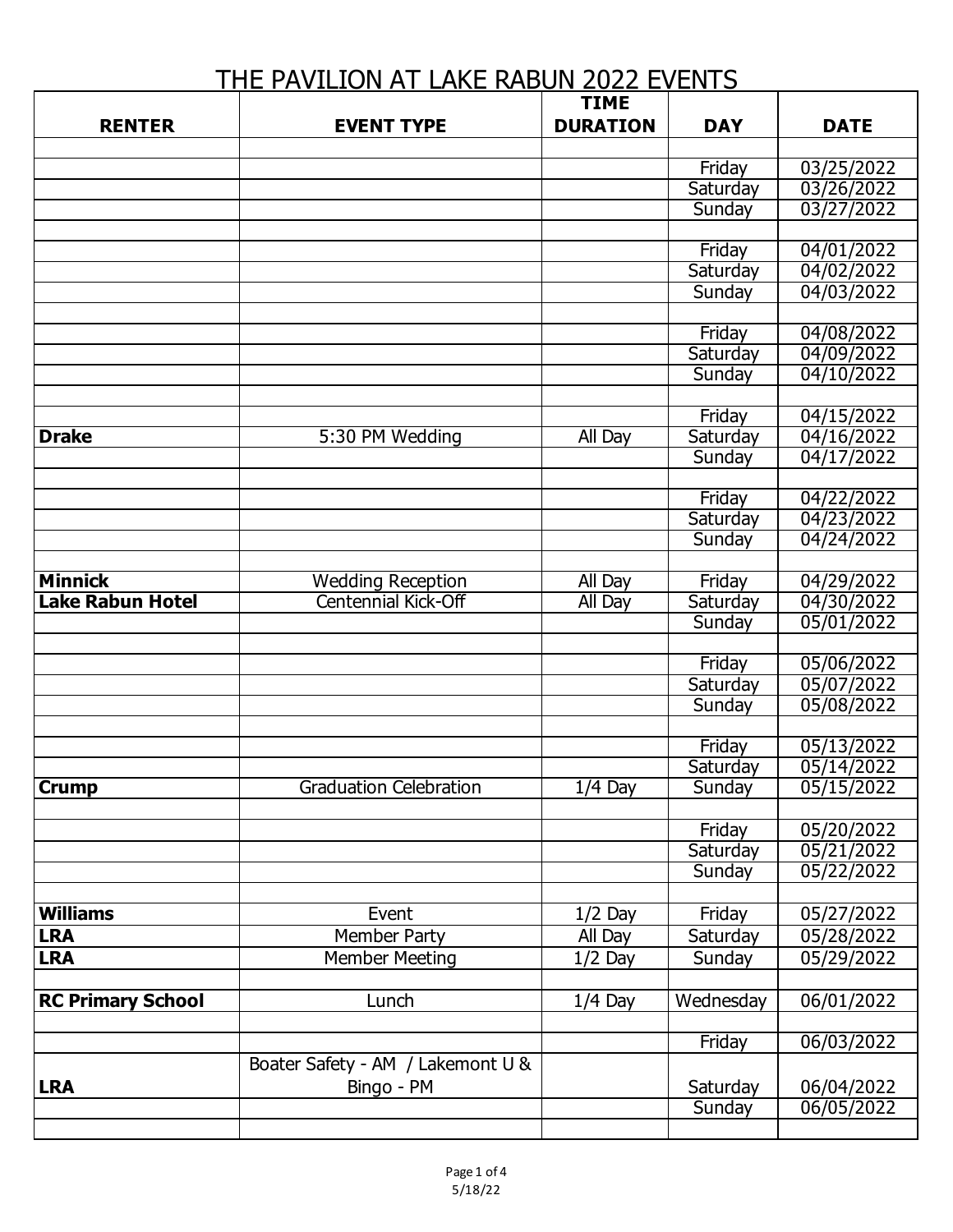| <u>THE PAVILION AT LAKE RABUN 2022 EVENTS</u> |                                               |                 |                    |                          |
|-----------------------------------------------|-----------------------------------------------|-----------------|--------------------|--------------------------|
|                                               |                                               | <b>TIME</b>     |                    |                          |
| <b>RENTER</b>                                 | <b>EVENT TYPE</b>                             | <b>DURATION</b> | <b>DAY</b>         | <b>DATE</b>              |
|                                               |                                               |                 | Friday             | 06/10/2022               |
| <b>LRA</b>                                    | CPR / AED Classes                             | AM only         | Saturday           | 06/11/2022               |
| <b>Tillis</b>                                 | Celebration of Life                           | PM              | Saturday           | 06/11/2022               |
|                                               |                                               |                 | Sunday             | 06/12/2022               |
|                                               |                                               |                 |                    |                          |
| <b>Rhodes</b>                                 | Dinner                                        | $1/4$ Day       | Tuesday            | 06/14/2022               |
| <b>LRA</b>                                    |                                               |                 |                    |                          |
|                                               | Tour of Homes Cocktail Party<br>Tour of Homes | $1/2$ Day       | Friday             | 06/17/2022               |
| <b>LRA</b>                                    |                                               | All Day         | Saturday           | 06/18/2022               |
|                                               |                                               |                 | Sunday             | 06/19/2022               |
|                                               |                                               |                 | Friday             | 06/24/2022               |
| <b>Backer</b>                                 | <b>Wedding Reception</b>                      | $1/2$ Day       | Saturday           | $\overline{06/25}/2022$  |
|                                               |                                               |                 | Sunday             | 06/26/2022               |
|                                               |                                               |                 |                    |                          |
|                                               |                                               |                 | Friday             | 07/01/2022               |
| <b>LRA</b>                                    | Ramble - AM / Party - PM                      | All Day         | Saturday           | 07/02/2022               |
|                                               |                                               |                 | Sunday             | 07/03/2022               |
|                                               |                                               |                 |                    |                          |
|                                               |                                               |                 | Friday             | 07/08/2022               |
| Green /<br><b>Voss</b>                        | Wedding                                       | All Day         | Saturday           | 07/09/2022               |
|                                               |                                               |                 | Sunday             | 07/10/2022               |
|                                               |                                               |                 |                    |                          |
|                                               |                                               |                 | Friday             | 07/15/2022               |
| <b>Neill</b>                                  | Wedding                                       | All Day         | Saturday           | 07/16/2022               |
|                                               |                                               |                 | Sunday             | 07/17/2022               |
|                                               |                                               |                 |                    |                          |
|                                               |                                               |                 | Friday             | 07/22/2022               |
| <b>LRA</b>                                    | Lakemont U & Bingo                            |                 | Saturday           | 07/23/2022               |
|                                               |                                               |                 | Sunday             | 07/24/2022               |
|                                               |                                               |                 |                    |                          |
|                                               |                                               |                 | Friday             | 07/29/2022               |
| <b>LRA</b>                                    | <b>Beach Party</b>                            | All Day         | Saturday           | 07/30/2022               |
|                                               |                                               |                 | Sunday             | 07/31/2022               |
|                                               |                                               |                 |                    |                          |
|                                               | $\overline{W}$ edding                         |                 | Friday<br>Saturday | 08/05/2022               |
| <b>Bagwell</b>                                |                                               | $1/2$ Day       | Sunday             | 08/06/2022<br>08/07/2022 |
|                                               |                                               |                 |                    |                          |
|                                               |                                               |                 | Friday             | 08/12/2022               |
| <b>LRA</b>                                    | Lakemont U & Bingo                            | $1/2$ Day       | Saturday           | 08/13/2022               |
|                                               |                                               |                 | Sunday             | 08/14/2022               |
|                                               |                                               |                 |                    |                          |
|                                               |                                               |                 | Friday             | 08/19/2022               |
| Gentry                                        | Wedding                                       | All Day         | Saturday           | 08/20/2022               |
|                                               |                                               |                 | Sunday             | 08/21/2022               |
|                                               |                                               |                 |                    |                          |
|                                               |                                               |                 | Friday             | 08/26/2022               |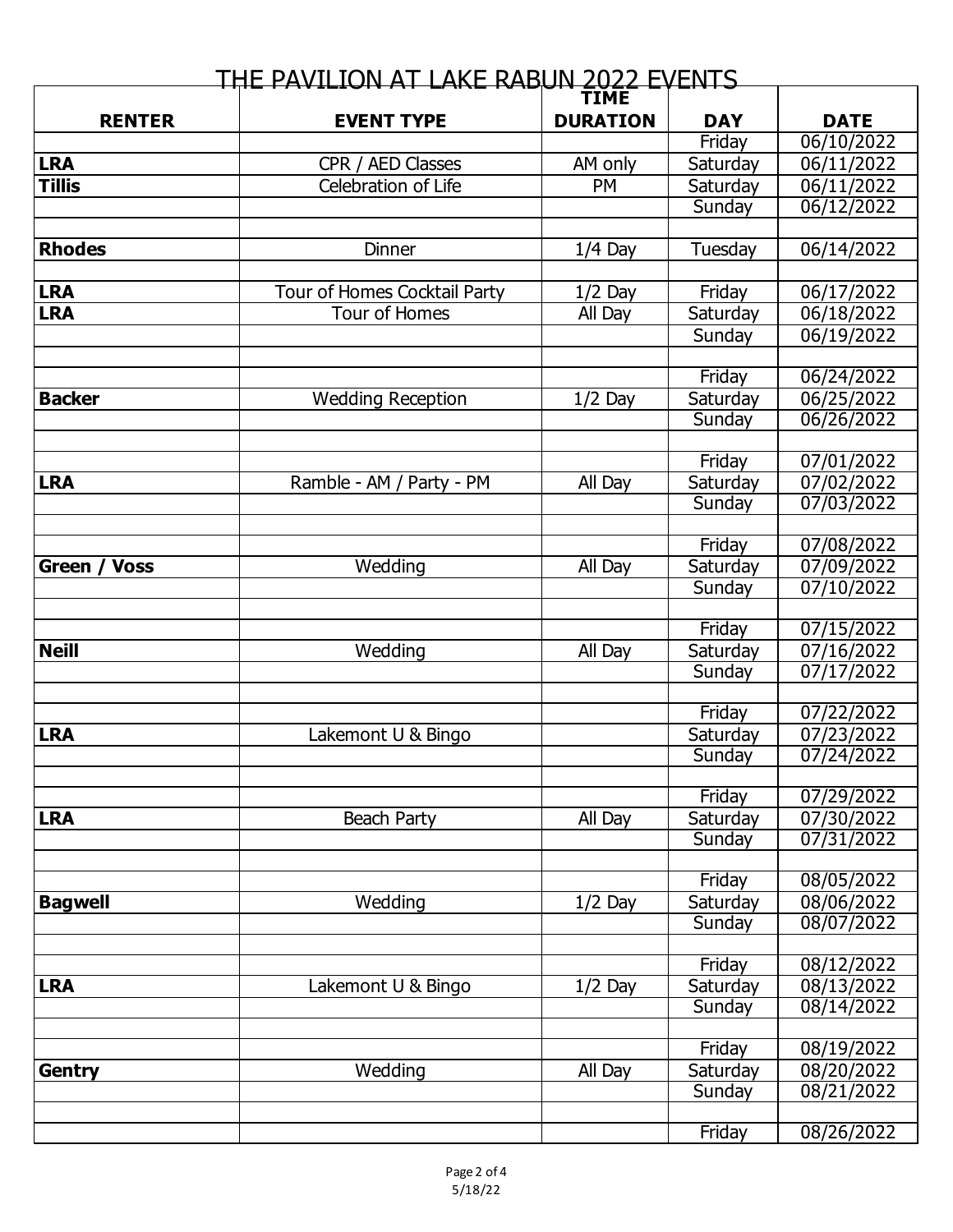## THE PAVILION AT LAKE RABUN 2022 EVENTS

|                  |                                | <b>TIME</b>     |                    |                          |
|------------------|--------------------------------|-----------------|--------------------|--------------------------|
| <b>RENTER</b>    | <b>EVENT TYPE</b>              | <b>DURATION</b> | <b>DAY</b>         | <b>DATE</b>              |
|                  |                                |                 | Saturday           | 08/27/2022               |
|                  |                                |                 | Sunday             | 08/28/2022               |
|                  |                                |                 |                    |                          |
|                  |                                |                 | Friday             | 09/02/2022               |
| <b>LRA</b>       |                                |                 | Saturday           | 09/03/2022               |
|                  | Member Meeting - AM / Dinner & |                 |                    |                          |
| <b>LRA</b>       | Dance - PM                     |                 | Sunday             | 09/04/2022               |
|                  |                                |                 |                    |                          |
|                  |                                |                 |                    |                          |
|                  |                                |                 |                    |                          |
|                  |                                |                 | Friday             | 09/09/2022               |
| <b>McCracken</b> | Wedding                        | All Day         | Saturday           | 09/10/2022               |
|                  |                                |                 | Sunday             | 09/11/2022               |
|                  |                                |                 |                    |                          |
|                  |                                |                 | Friday             | 09/16/2022               |
| <b>McCauley</b>  | Wedding                        | All Day         | Saturday           | 09/17/2022               |
|                  |                                |                 | Sunday             | 09/18/2022               |
|                  |                                |                 |                    |                          |
| <b>Morse</b>     | Rehearsal Dinner               | $1/2$ Day       | Friday             | 09/23/2022               |
| <b>Morse</b>     | <b>Wedding Ceremony</b>        | All Day         | Saturday           | 09/24/2022               |
|                  |                                |                 | Sunday             | 09/25/2022               |
|                  |                                |                 |                    |                          |
|                  |                                |                 | Friday             | 09/30/2022               |
|                  |                                |                 | Saturday           | 10/01/2022               |
|                  |                                |                 | Sunday             | 10/02/2022               |
|                  |                                |                 |                    |                          |
|                  |                                |                 | Friday             | 10/07/2022               |
|                  |                                |                 | Saturday           | 10/08/2022               |
|                  |                                |                 | Sunday             | 10/09/2022               |
|                  |                                |                 |                    |                          |
|                  |                                |                 | Friday             | 10/14/2022<br>10/15/2022 |
|                  |                                |                 | Saturday<br>Sunday | 10/16/2022               |
|                  |                                |                 |                    |                          |
|                  |                                |                 |                    |                          |
|                  |                                |                 |                    |                          |
|                  |                                |                 | Friday             | 10/21/2022               |
| <b>Hopper</b>    | Wedding                        | All Day         | Saturday           | 10/22/2022               |
|                  |                                |                 | Sunday             | 10/23/22                 |
|                  |                                |                 |                    |                          |
|                  |                                |                 | Friday             | 10/28/22                 |
|                  |                                |                 | Saturday           | 10/29/22                 |
|                  |                                |                 | Sunday             | 10/30/22                 |
|                  |                                |                 |                    |                          |
|                  |                                |                 | Friday             | 11/04/2022               |
|                  |                                |                 | Saturday           | 11/05/2022               |
|                  |                                |                 | Sunday             | 11/06/2022               |
|                  |                                |                 |                    |                          |
|                  |                                |                 |                    |                          |